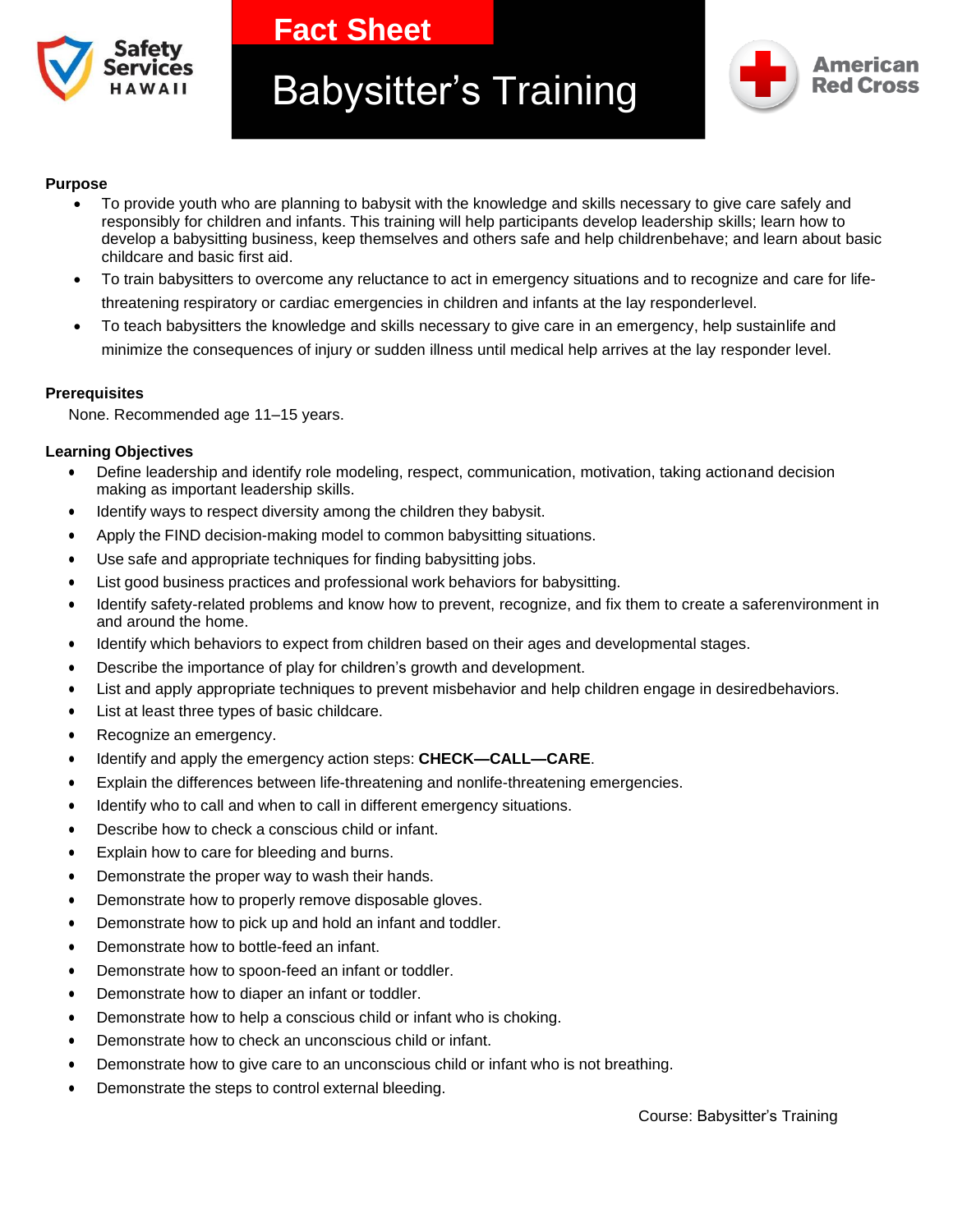

# **Fact Sheet**

# Babysitter's Training



- Know how to identify and respond to an emergency.
- Know the purpose of Good Samaritan laws.
- Identify the difference between consent and implied consent.
- Identify when and how to move an injured or ill person.
- Identify life-threatening and nonlife-threatening conditions.
- Identify the signals of shock and describe how to minimize its effects.
- Demonstrate how to give cardiopulmonary resuscitation (CPR).
- Describe when and how to use an automated external defibrillator (AED) on a child or infant.
- Demonstrate how to clear an obstructed airway of an unconscious person.
- Know how to identify and respond to an emergency.
- Know the purpose of Good Samaritan laws.
- Identify the difference between consent and implied consent.
- Identify when and how to move an injured or ill person.
- Identify life-threatening and nonlife-threatening conditions.
- Identify the signals of shock and describe how to minimize its effects.
- Recognize the signals of various soft tissue injuries.
- Identify various musculoskeletal injuries.
- Identify the signals of head, neck, and back injuries.
- Identify the signals of sudden illness, including stroke, diabetic emergency, poisoning and allergic reactions.
- Identify the signals of heat- and cold-related emergencies.
- Demonstrate how to care for a musculoskeletal injury.

#### **Length**

12 hours

#### **Certification Requirement**

- Successfully complete the Babysitter's Training course
- Attend all class sessions.
- Participate in all skill sessions and activities.
- Demonstrate competency in all observable and required skills.
- Pass each section of the written exam with a score of 80 percent or better.

#### **Certificate Issued and Validity Period**

- Babysitter's Training: No validity period
- Standard First Aid: 3 years
- CPR—Child and Infant: 1 year

# **Participant Products/Materials**

*American Red Cross Babysitter's Training*